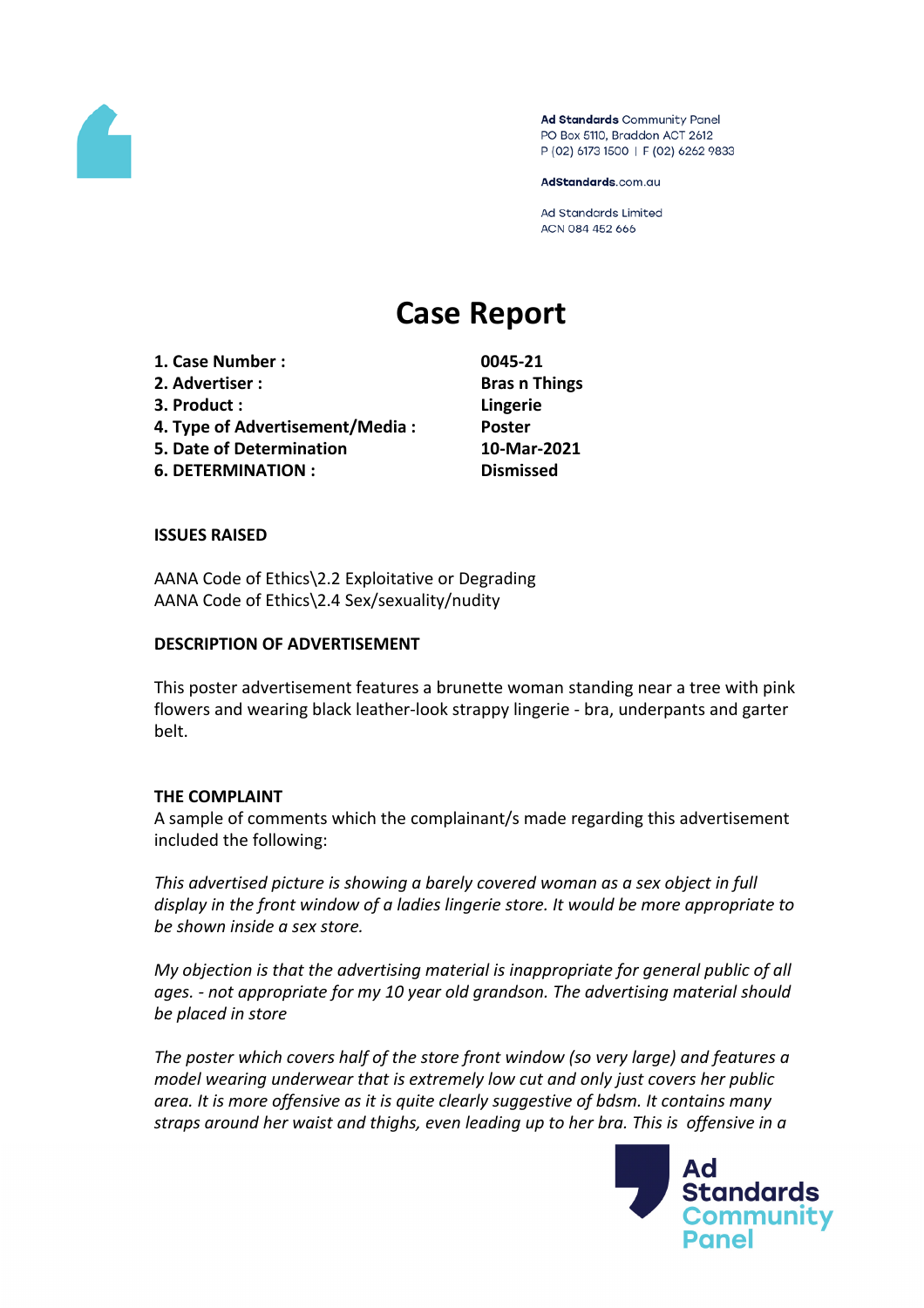

*shopping centre where children regularly go. They are not just selling underwear but selling bdsm and sex in general, which should not be forced upon children who are already being sexualised at an ever younger age.*

*Many children walk past this shop. The shop opposite Bras n things is Sketchers where many children shop and when you exit the shop, this larger than live poster is in your face and cannot be missed.*

*The poster is absolutely degrading toward woman and would for sure promote violent and perverse sex.*

## **THE ADVERTISER'S RESPONSE**

Comments which the advertiser made in response to the complainant/s regarding this advertisement include the following:

*I would like to start by saying there is no nudity whatsoever in the image There is mention of pubic hair in this complaint, there is none of that either – however if a women was not to remove her pubic hair then that is her decision and her story and something she should not feel she has to change either.*

*As a brand we have been looking at culture results and learnings from 2020 and there has been a reawakening of feminism through the power of provocation and positivity. Women have their own desires, own fantasies, own body and that are far too complex to fit into some contrived image of what's been there in the past. Women are the author of their own story, whatever that is. Our campaigns and imagery will continue to showcase this.*

*The image was used in two campaigns between January 25th and February 21st.*

*I am very passionate about women and this brand. I would never display nudity. Our ambition is to empower women to rewrite, reimagine and redefine the narrative. To inspire them to explore the many sides of who they are and who they could be. All while placing Bras N Things, and our products, at the forefront of it all.*

*AANA Code of Ethics\2.4 Sex/sexuality/nudity\S/S/N – general There is no nudity shown here. No sex.*

*And there is nothing suggestive or sexual here.*

*This is what women want to wear and the fact it was our number seller indicates this. We have not stepped outside of guidelines and I make a very careful effort to ensure that.*

*AANA Code of Ethics\2.2 Exploitative or Degrading\Exploitative - women The images shown are different women showcasing different wants and needs for lingerie. There is nothing degrading about this image, it's powerful and showing women that they also can make their own choices.*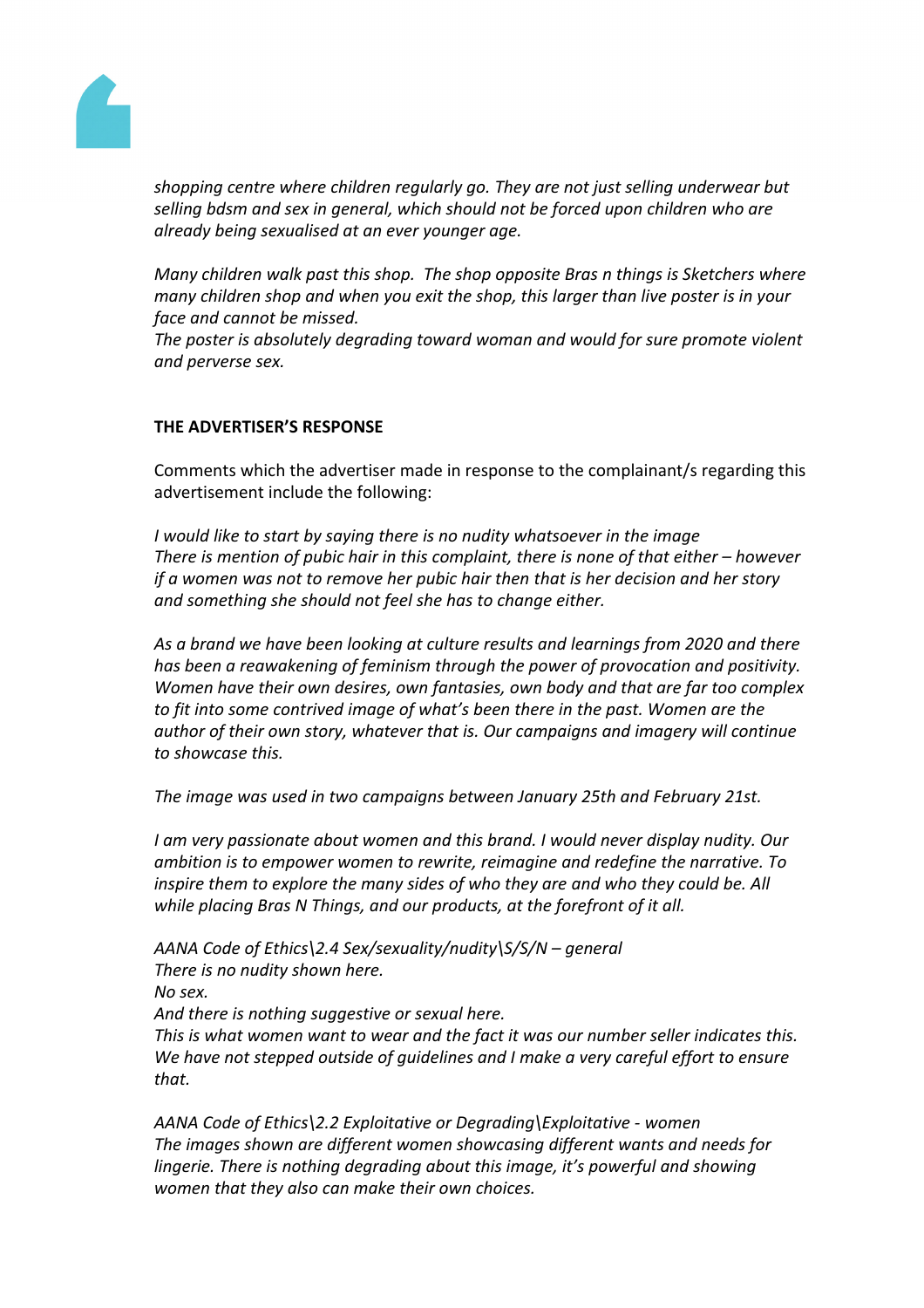

## **THE DETERMINATION**

The Ad Standards Community Panel (the Panel) considered whether this advertisement breaches Section 2 of the AANA Code of Ethics (the Code).

The Panel noted the complainants' concerns that the advertisement is overly sexualised and objectifying of women.

The Panel viewed the advertisement and noted the advertiser's response.

# **Section 2.2: Advertising or marketing communications should not employ sexual appeal in a manner which is exploitative or degrading of any individual or group of people.**

The Panel noted the AANA Practice Note which provides guidance on the meaning of the terms exploitative and degrading:

*Exploitative - (a) taking advantage of the sexual appeal of a person, or group of people, by depicting them as objects or commodities; or (b) focussing on their body parts where this bears no direct relevance to the product or service being advertised. Degrading – lowering in character or quality a person or group of people.*

# **Does the advertisement use sexual appeal?**

The Panel noted that the advertisement depicts a woman in black lingerie and considered that this image did contain sexual appeal.

# **Does the advertisement use sexual appeal in a manner that is exploitative?**

The Panel noted that the advertisement was for a lingerie product, and it was reasonable for the woman to be depicted wearing that product in the advertisement. The Panel considered there was no irrelevant focus on the woman's body or body parts and considered that there is no suggestion that the woman herself is an object or commodity.

The Panel considered that while the woman is wearing lingerie the focus of the advertisement is not irrelevantly on her body or body parts but rather on the details of the lingerie. The Panel considered that the advertisement did not employ sexual appeal in a manner which is exploitative of the woman.

# **Does the advertisement use sexual appeal in a manner that is degrading?**

The Panel considered that the depiction of the woman was relevant to the promotion of lingerie and this did not lower the women in character or quality.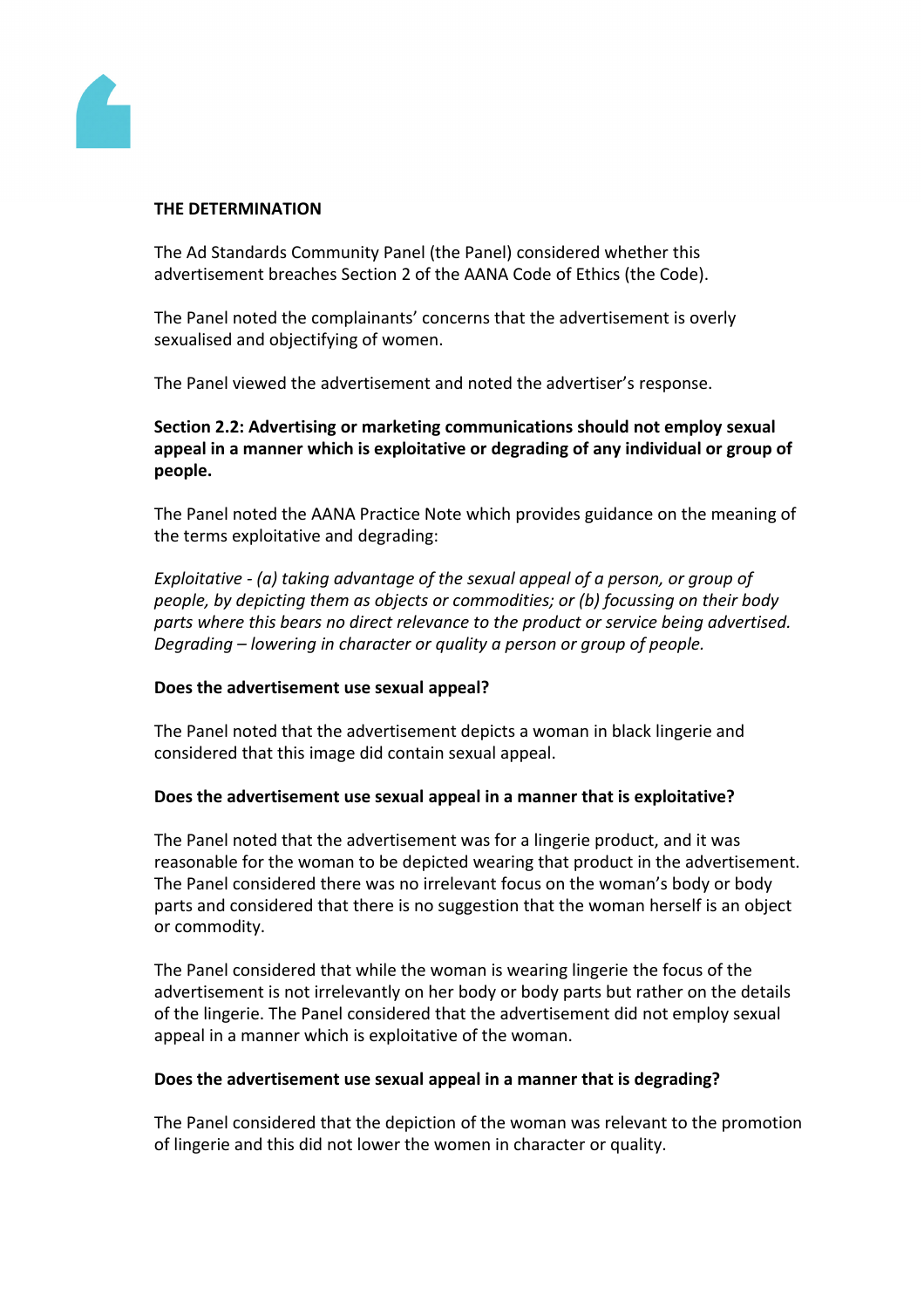

The Panel considered that the advertisement did not employ sexual appeal in a manner which is degrading to the woman.

## **Section 2.2 conclusion**

Finding that the advertisement did not employ sexual appeal in a manner which is exploitative or degrading of an individual or group of people, the Panel determined that the advertisement did not breach Section 2.2 of the Code.

**Section 2.4: Advertising or Marketing Communications shall treat sex, sexuality and nudity with sensitivity to the relevant audience.**

The Panel noted the Practice Note for the Code states:

*"Overtly sexual images are not appropriate in outdoor advertising or shop front windows.*

*"Although not exhaustive, the following may be considered to be overtly sexual: • Poses suggestive of sexual position: parting of legs, hand placed on or near genitals in a manner which draws attention to the region;*

*• People depicted in sheer lingerie or clothing where a large amount of buttocks, female breasts, pubic mound or genital regions can be seen; The use of paraphernalia such as whips and handcuffs, particularly in combination with images of people in lingerie, undressed or in poses suggestive of sexual position;*

*• Suggestive undressing, such as pulling down a bra strap or underpants; or*

*• Interaction between two or more people which is highly suggestive of sexualised activity.*

*"Discreet portrayal of nudity and sexuality in an appropriate context (eg advertisements for toiletries and underwear) is generally permitted but note the application of the relevant audience. More care should be taken in outdoor media than magazines, for example.*

*"Images of models in bikinis or underwear are permitted, however, unacceptable images could include those where a model is in a suggestively sexual pose, where underwear is being pulled up or down (by the model or another person), or where there is clear sexual innuendo from the ad (e.g. depicting women as sexual objects)."*

## **Does the advertisement contain sex?**

The Panel considered whether the advertisement contained sex. The Panel noted the definition of sex in the Practice Note is "sexual intercourse; person or persons engaged in sexually stimulating behaviour".

The Panel considered that the woman is not engaging in sexual activity. The Panel considered that the advertisement did not contain sex.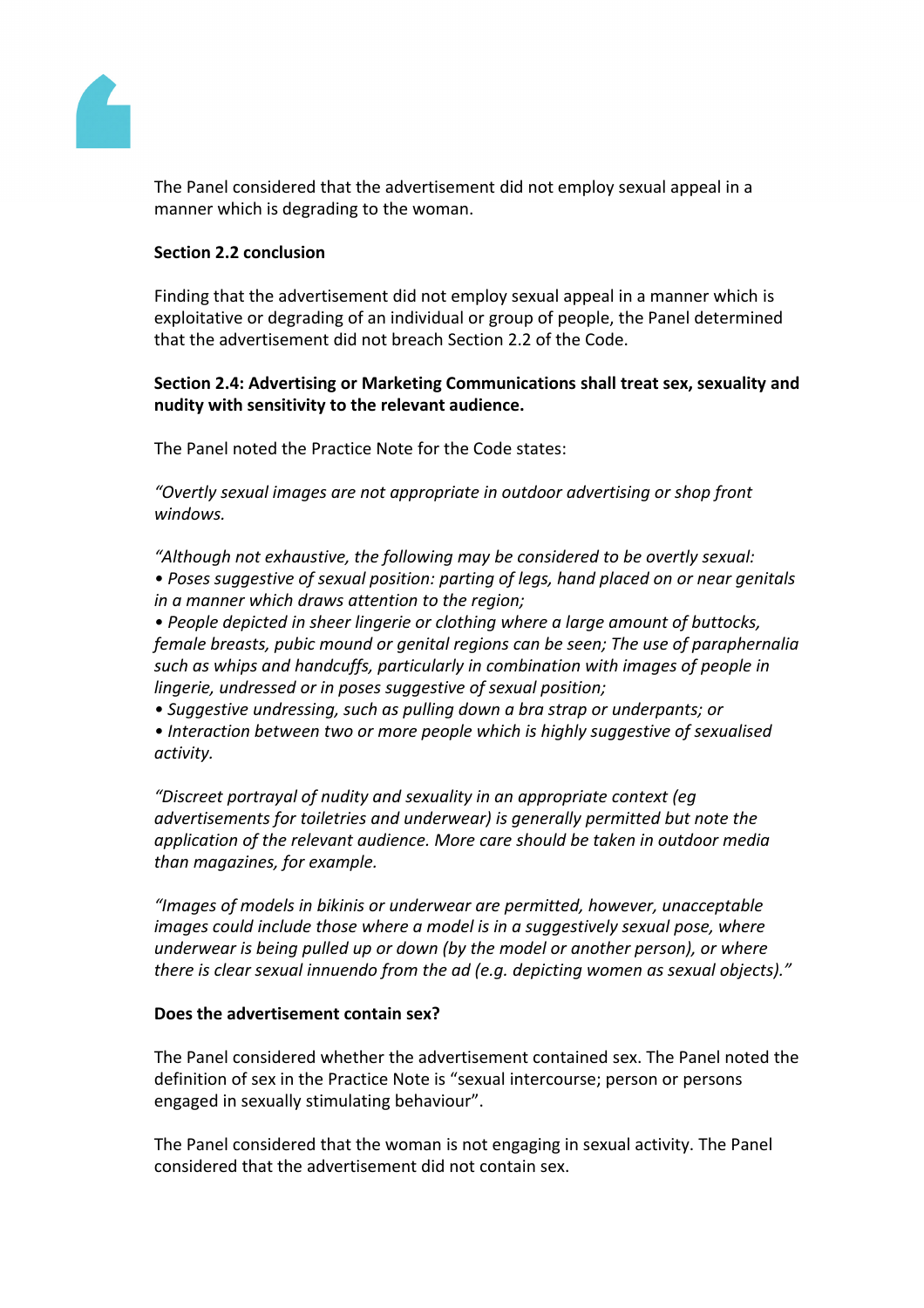

## **Does the advertisement contain sexuality?**

The Panel noted the definition of sexuality in the Practice Note is "the capacity to experience and express sexual desire; the recognition or emphasis of sexual matters".

The Panel considered that the woman was wearing lingerie and there was a sexual element to the advertisement.

## **Does the advertisement contain nudity?**

The Panel noted that the definition of nudity in the Practice Note is "the depiction of a person without clothing or covering; partial or suggested nudity may also be considered nudity".

The Panel noted that the woman in the advertisement in depicted in lingerie, and considered that this is a depiction of partial nudity.

## **Is the issue of sexuality treated with sensitivity to the relevant audience?**

The Panel noted that the definition of sensitivity in the Practice Note is "understanding and awareness to the needs and emotions of others".

The Panel considered that the requirement to consider whether sexual suggestion is 'sensitive to the relevant audience' requires them to consider who the relevant audience is and to have an understanding of how they might react to or feel about the advertisement.

The Panel noted that this image appears in store windows and considered that the relevant audience includes retail workers, people shopping in the Bras N Things store and people who are not shopping at Bras N Things but who are walking past the store, and that this last group would include children.

The Panel noted that the lingerie is made from a solid material and that the woman's breasts and genitals are covered, however noted that her mons pubis is partially visible due to the lingerie style.

The Panel considered that the woman does not have a sensuous or suggestive facial expression, rather she appears poised and in a neutral pose.

The Panel noted some complainant's concerns about whether the woman depicted had pubic hair and whether it was visible. The Panel considered that there is no pubic hair depicted in the advertisement, and a lack of it was not by itself sexualised.

The Panel noted a complainant's concern that the lingerie, and therefore the advertisement, promote violent and perverse sex. The Panel noted that some members of the community may be uncomfortable with this style of lingerie being